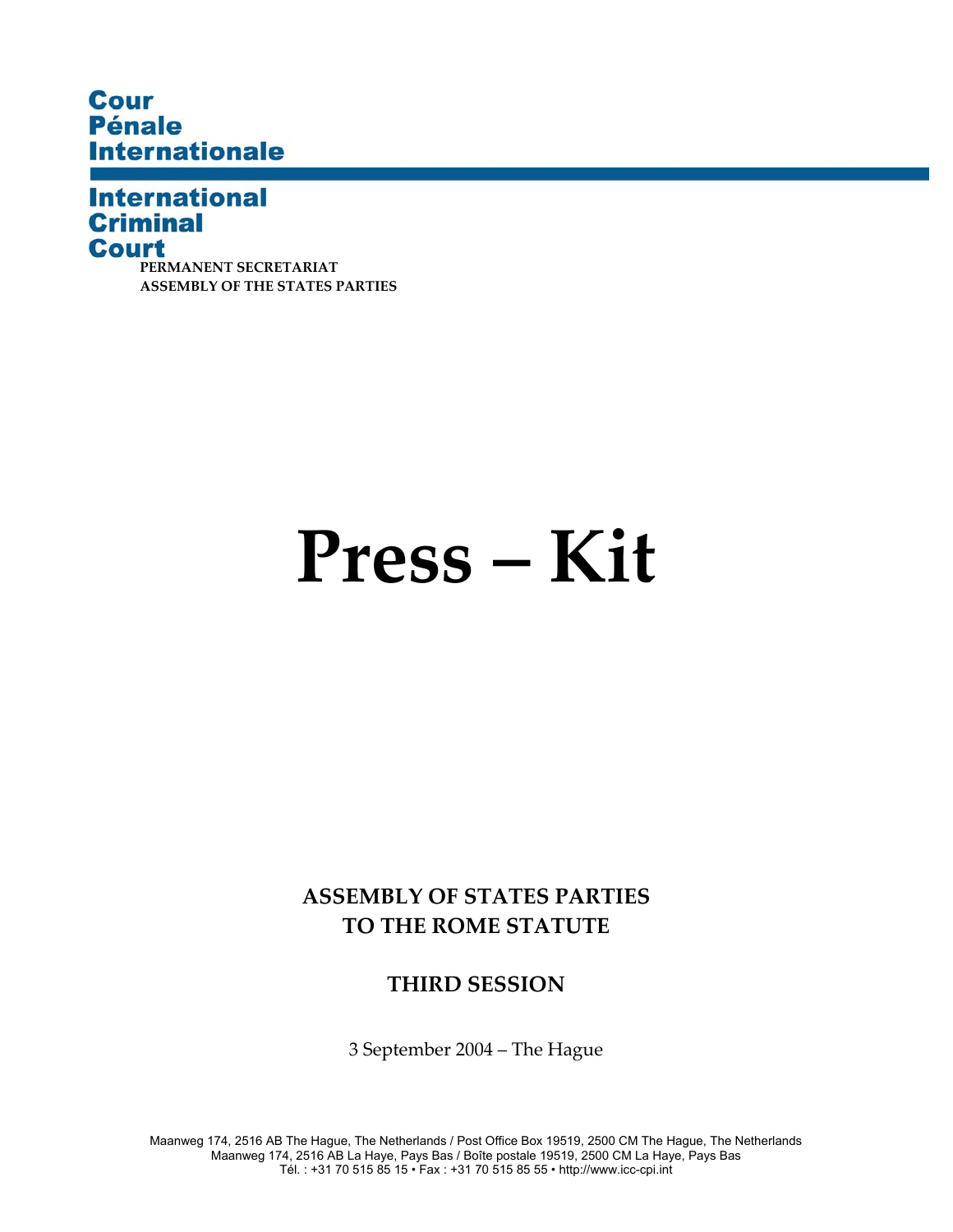# **Cour Pénale Internationale**

# **International Criminal** Court

**PRESS KIT No.: ASP2004.002-EN**  3 September 2004

#### **THIRD SESSION OF THE ASSEMBLY OF STATES PARTIES**

The third session of the Assembly of States Parties to the Rome Statute of the International Criminal Court will open on Monday, 6 September, at 10 a.m. in the Prins Willem Alexander Hall of the Netherlands Congress Centre in The Hague.

The President of the Assembly, H.R.H. Prince Zeid Ra'ad Zeid Al-Hussein, will open the session and the Minister for Foreign Affairs of the Netherlands, Mr. Bernard Rudolf Bot, will deliver a welcoming address.

The Assembly will also be addressed by the President of the Court, Judge Philippe Kirsch, the Prosecutor of the Court, Mr. Luis Moreno-Ocampo, and the Registrar, Mr Bruno Cathala.

Statements will be made by Madame Minister Simone Veil, Chair and focal point of the Board of Directors of the Trust Fund for Victims, and by the Director of the International Criminal Court Task Force of the host country, Mr. Edmond Wellenstein.

#### **Role of the Assembly of States Parties**

The Assembly of States Parties is the management oversight and legislative body of the International Criminal Court. It is composed of representatives of the States that have ratified and acceded to the Rome Statute, currently numbering 94. Each State Party's representative is designated by the Head of State or Government or the Minister for Foreign Affairs for approval by the Credential Committee. The Assembly of States Parties elects a Bureau, consisting of a President, two Vice Presidents and 18 members, for a three-year term, taking into consideration principles of equitable geographic distribution and adequate representation of the principal legal systems of the world.

The agenda of the Assembly of States Parties includes such items as the adoption of normative texts and of the budget, and the election of judges and of the Prosecutor and Deputy Prosecutor(s) (rule 11 of the Rules of Procedure). Article 112 (7) of the Rome Statute accords each State Party one vote but stipulates that every effort should be made to reach decisions by consensus in both the Assembly and the Bureau. Decisions should be taken by vote only if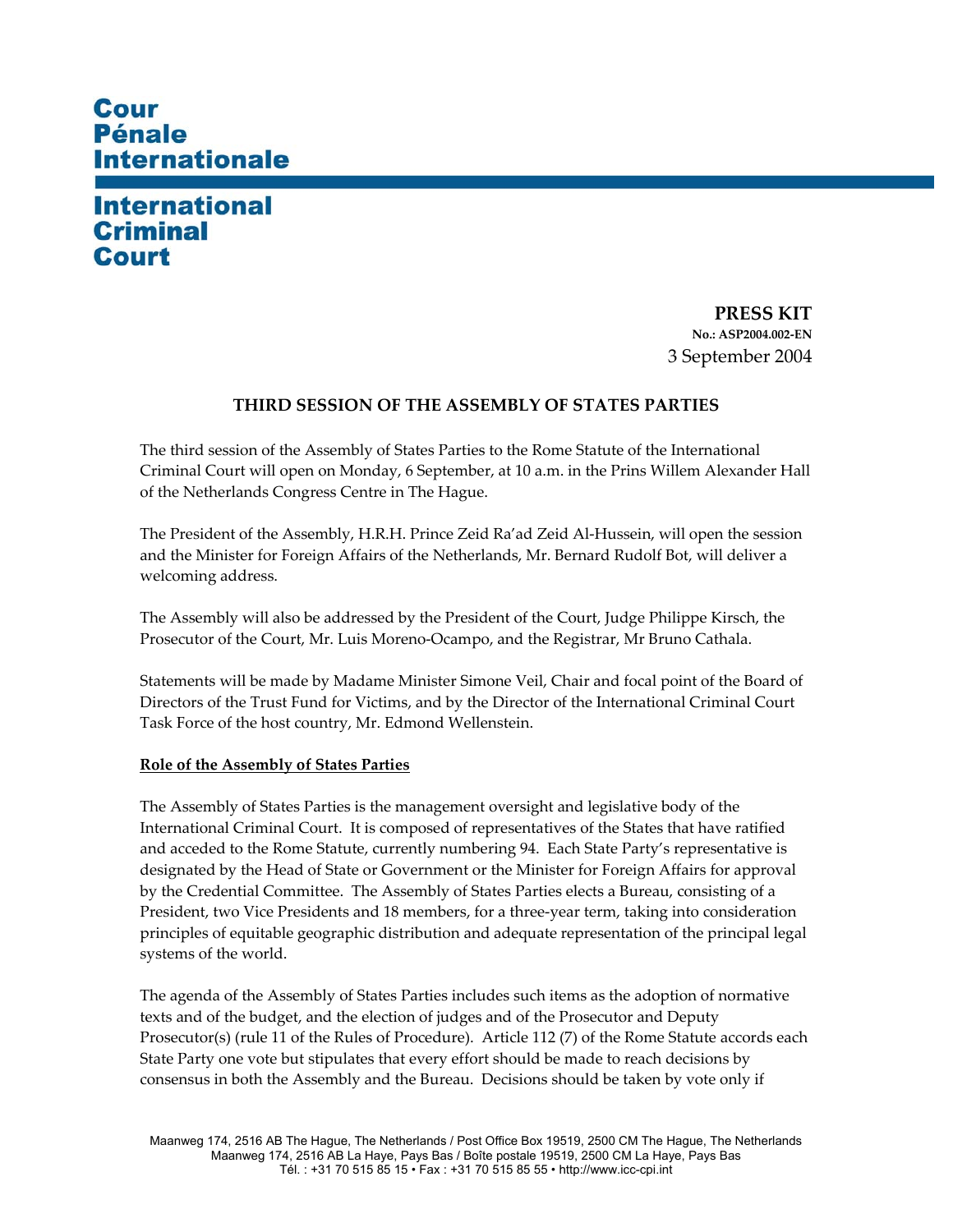consensus cannot be reached. The representative of a State Party is entitled to vote 60 days after the State's ratification of the Statute.

## **Provisional agenda**

The first item of business will be the adoption of the Assemblyʹs agenda. The provisional agenda is contained in document ICC-ASP/3/1. It was prepared by the Secretariat on the basis of the decisions taken during the second session and the Rules of Procedure of the Assembly. An annotated provisional agenda (document ICC-ASP/3/1/Add.1) has also been prepared. It contains a number of additional items under "Other matters" and two supplementary items requested by the Court under rule 12 of the Rules of Procedure.

In addition, there will be four Working Groups:

- $\triangleright$  The Special Working Group on the Crime of Aggression established pursuant to Assembly resolution ICC-ASP/1/Res.1 of 9 September 2002. In accordance with paragraph 2 of the establishing resolution, the Special Working Group is open on an equal footing to all States Members of the United Nations or members of specialized agencies or of the International Atomic Energy Agency;
- ¾ The Working Group on the proposed programme budget;
- ¾ The Working Group on Procedures for the Election of Judges;
- $\triangleright$  The Working Group on the Trust Fund for Victims, which will consider regulations and a proposed secretariat for the Fund.

Furthermore, the Bureau will propose setting up focal points to deal with matters such as the Review Conference and the coordination of certain agenda items that will not be discussed in dedicated working groups.

There will also be reports on the activities of the Court and the Bureau and briefings by the Chairperson of the Committee on Budget and Finance, Mr. Karl Paschke (Germany), and the ICC External Auditor.

The Assembly will elect the Deputy Prosecutor (agenda item 10) and six members of the Committee on Budget and Finance (agenda item 11). In addition, the negotiated Draft Relationship Agreement between the International Criminal Court and the United Nations will be considered. The Assembly will hear reports from the Registrar on activities regarding defence counsel and the legal representation of victims, as well as on the participation of and reparations to victims.

Other items on the agenda include conditions of service and compensation of judges and elected officials, and a draft Code of Professional Conduct for counsel..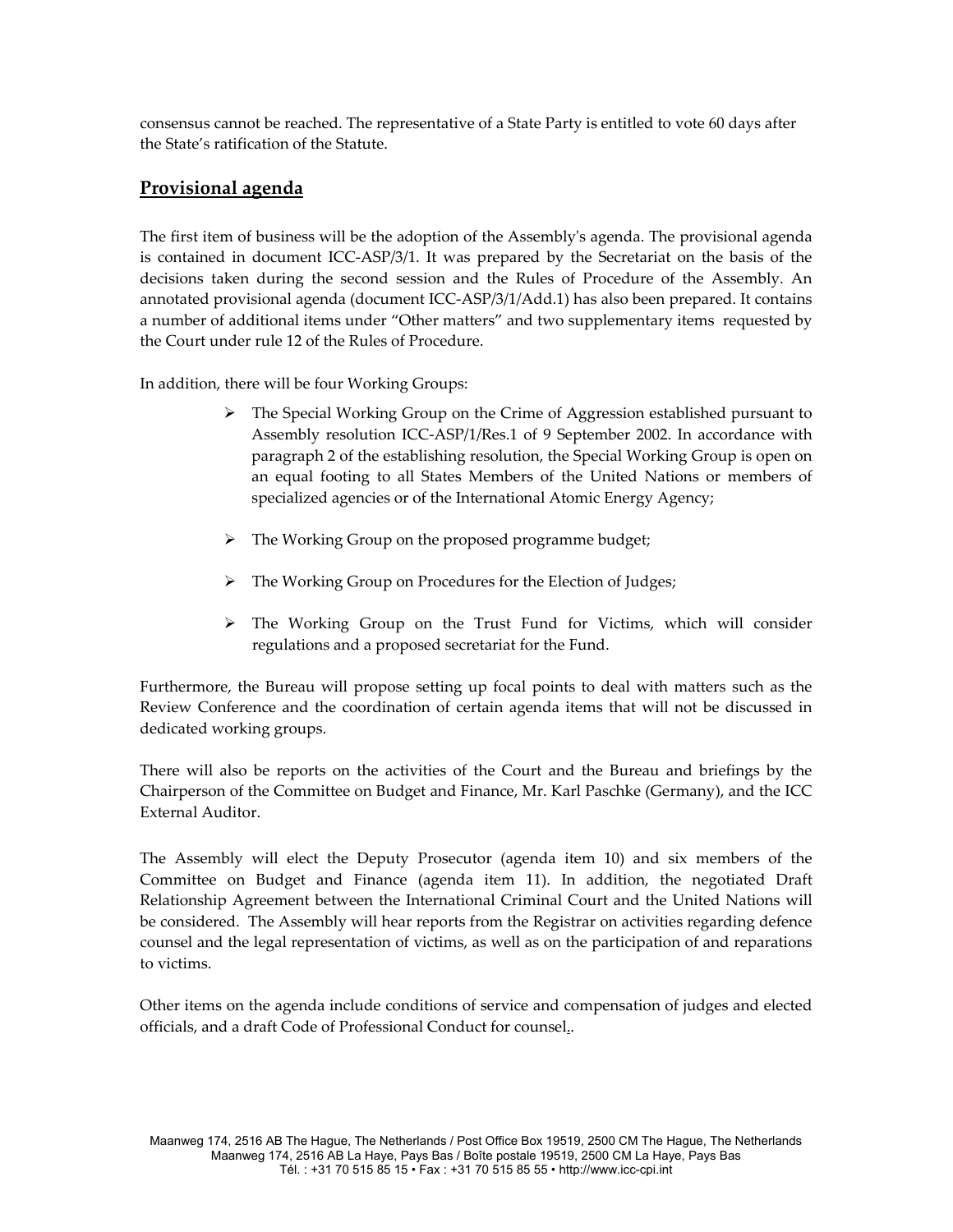## **Appointment of the Credentials Committee**

In accordance with rule 25 of the Rules of Procedure, a Credentials Committee consisting of representatives of nine States Parties shall be appointed at the beginning of each session on the proposal of the President. The Credentials Committee is currently composed of representatives from: Benin, Fiji, France, Honduras, Ireland, Paraguay, Serbia and Montenegro, Slovenia and Uganda.

## **Background**

The International Criminal Court was established by the Rome Statute of the International Criminal Court on 17 July 1998, when the Statute was adopted by 120 States participating in the ʺUnited Nations Diplomatic Conference of Plenipotentiaries on the Establishment of an International Criminal Court". It is the first permanent, treaty-based, international criminal court established to promote the rule of law and ensure that the gravest international crimes do not go unpunished. The Statute sets out the Courtʹs jurisdiction, structure and functions and provides for its entry into force 60 days after 60 States have ratified or acceded to it. The Statute entered into force on 1 July 2002. Anyone who commits any of the crimes under the Statute after that date will be liable to prosecution by the Court. The seat of the Court is The Hague in The Netherlands.

## **States Parties**

Delegations from 94 States Parties have been invited to attend the session as follows: Afghanistan, Albania, Andorra, Antigua and Barbuda, Argentina, Australia, Austria, Barbados, Belgium, Belize, Benin, Bolivia, Bosnia and Herzegovina, Botswana, Brazil, Bulgaria, Burkina Faso, Cambodia, Canada, Central African Republic, Colombia, Congo, Costa Rica, Croatia, Cyprus, Democratic Republic of the Congo, Denmark, Djibouti, Dominica, Ecuador, Estonia, Fiji, France, Gabon, Gambia, Georgia, Germany, Ghana, Greece, Guinea, Honduras, Hungary, Iceland, Ireland, Italy, Jordan, Latvia, Lesotho, Liechtenstein, Lithuania, Luxembourg, Malawi, Mali, Malta, Marshall Islands, Mauritius, Mongolia, Namibia, Nauru, Netherlands, New Zealand, Niger, Nigeria, Norway, Panama, Paraguay, Peru, Poland, Portugal, Republic of Korea, Romania, Saint Vincent and the Grenadines, Samoa, San Marino, Senegal, Serbia and Montenegro, Sierra Leone, Slovakia, Slovenia, South Africa, Spain, Sweden, Switzerland, Tajikistan, The former Yugoslav Republic of Macedonia, Timor-Leste, Trinidad and Tobago, Uganda, United Kingdom of Great Britain and Northern Ireland, United Republic of Tanzania, Uruguay, Venezuela and Zambia.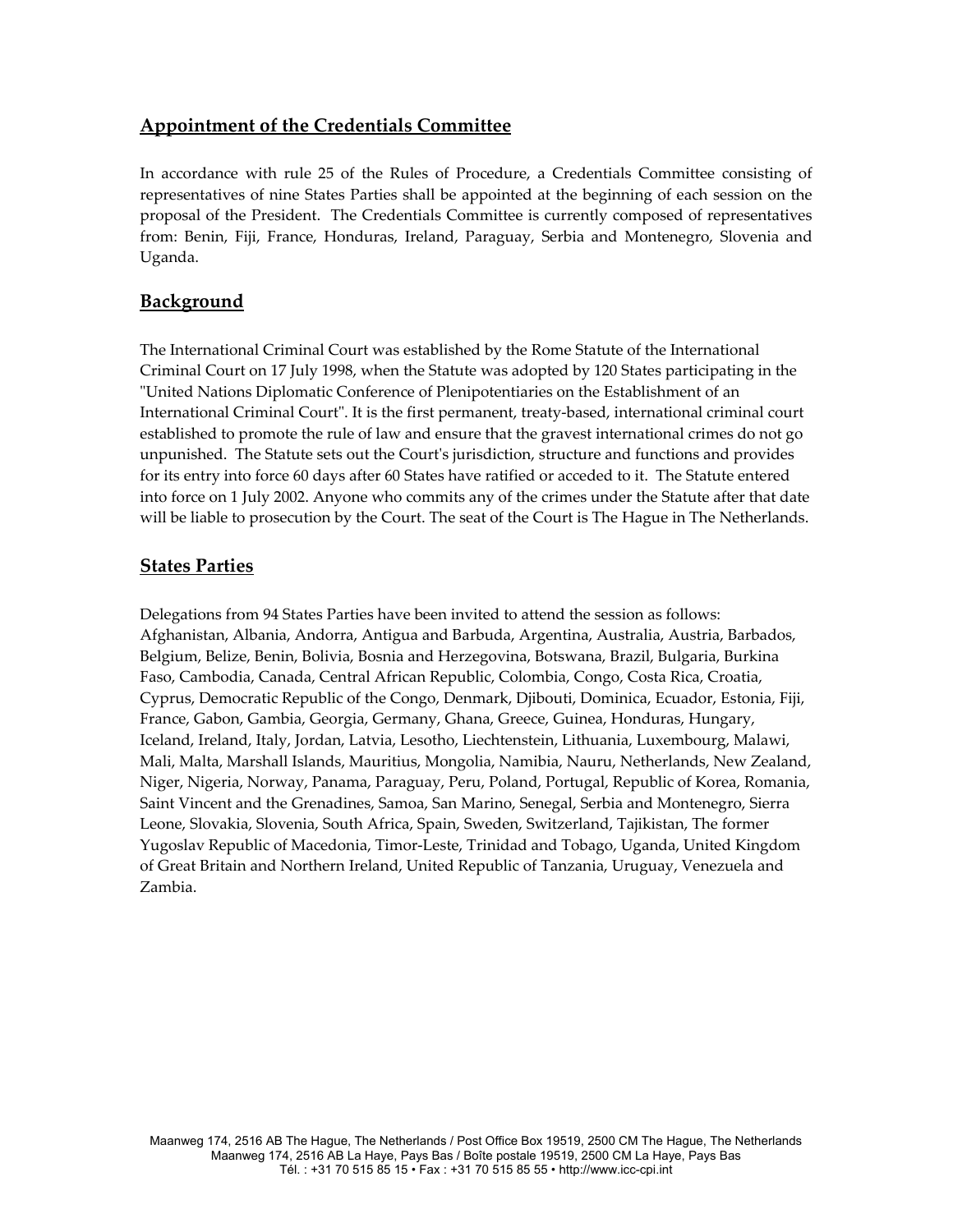## **Observer signatory States**

Pursuant to article 122, paragraph 1, of the Rome Statute, States that are not parties to the Statute but have signed either the Statute or the Final Act of the Rome Conference may be observers in the Assembly. Observer States are allowed to participate in the deliberations of the Assembly, but may not participate in the taking of decisions. The following signatory States have been invited in an observer capacity: Algeria, Angola, Armenia, Azerbaijan, Bahamas, Bahrain, Bangladesh, Belarus, Brunei Darussalam, Burundi, Cameroon, Cape Verde, Chad, Chile, China, Comoros, Côte d'Ivoire, Cuba, Czech Republic, Dominican Republic, Egypt, El Salvador, Eritrea, Ethiopia, Guatemala, Guinea-Bissau, Guyana, Haiti, Holy See,\* India, Indonesia, Iran (Islamic Republic of), Iraq, Israel, Jamaica, Japan, Kazakhstan, Kenya, Kuwait, Kyrgyzstan, Liberia, Libyan Arab Jamahiriya, Madagascar, Malaysia, Mexico, Monaco, Morocco, Mozambique, Nepal, Nicaragua, Oman, Pakistan, Philippines, Qatar, Republic of Moldova, Russian Federation, Saint Lucia, Sao Tome and Principe, Saudi Arabia, Seychelles, Singapore, Solomon Islands, Sri Lanka, Sudan, Syrian Arab Republic, Thailand, Togo, Tunisia, Turkey, Ukraine, United Arab Emirates, United States of America, Uzbekistan, Viet Nam, Yemen and Zimbabwe.

#### **States that are not parties to the Rome Statute**

States that are not parties to the Rome Statute and that have not signed the Final Act or the Statute do not have observer status. Rule 94 of the Rules of Procedure provides that, at the beginning of each session of the Assembly, the President may, subject to the approval of the Assembly, invite those States to be present during the work of the Assembly (Bhutan, Cook Islands, Democratic Peopleʹs Republic of Korea, Equatorial Guinea, Grenada, Kiribati, Lao People's Democratic Republic, Lebanon, Maldives, Mauritania, Micronesia (Federated States of), Myanmar, Niue, Palau, Papua New Guinea, Rwanda, Saint Kitts and Nevis, Somalia, Suriname, Swaziland, Tonga, Turkmenistan, Tuvalu and Vanuatu).

International organizations and non-governmental organizations have been invited to attend the Assembly as observers.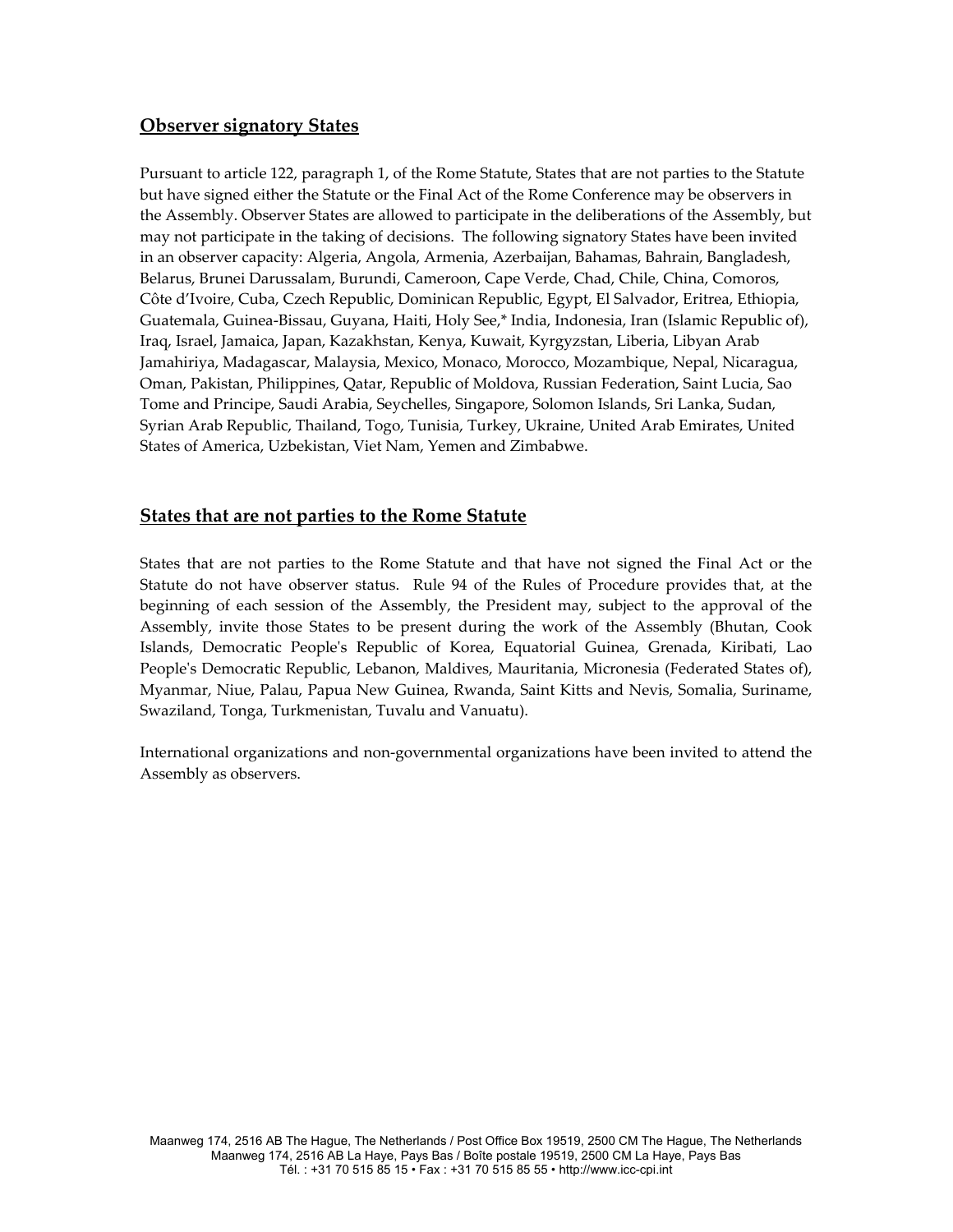# **Cour Pénale Internationale**

# **International Criminal** Court

### **BIOGRAPHICAL NOTES**



### **H.R.H. Prince Zeid Ra'ad Zeid AL-HUSSEIN (Jordan) President of the Assembly of States Parties**

In September 2002, Prince Al-Hussein was elected the first President of the Assembly of States Parties to the Rome Statute of the International Criminal Court; a post he holds for a three-year term. During the earlier Preparatory Commission phase, he coordinated the informal consultations on the Elements of Crimes for Genocide, Crimes against Humanity and War Crimes.

Besides his functions as President of the Assembly of States Parties, since 2000, he has been the Ambassador and Permanent Representative of the Hashemite Kingdom of Jordan to the United Nations. In this capacity he chairs the Consultative Committee for the United Nations Development Fund for Women (UNIFEM).

For several years he was also coordinator for the Non-Aligned Movement on Peacekeeping and has chaired various panels and ad hoc committees, serving the United Nations.

Prince Al-Hussein holds a B.A. in political science from the Johns Hopkins University and a Ph.D. in history from Cambridge University (Christ's College). He previously served in the Jordanian military, and was a political affairs officer with UNPROFOR in the former Yugoslavia from February 1994 to February 1996.

His publications include: "A 'Nightmare' Avoided: Jordan and Suez 1956" in *Israel Affairs* (Winter 1994); and "Religious Militancy and the Arab Middle East: Threats and Responses 1979-1988" in the *Cambridge Review of International Affairs* (Spring 1989).